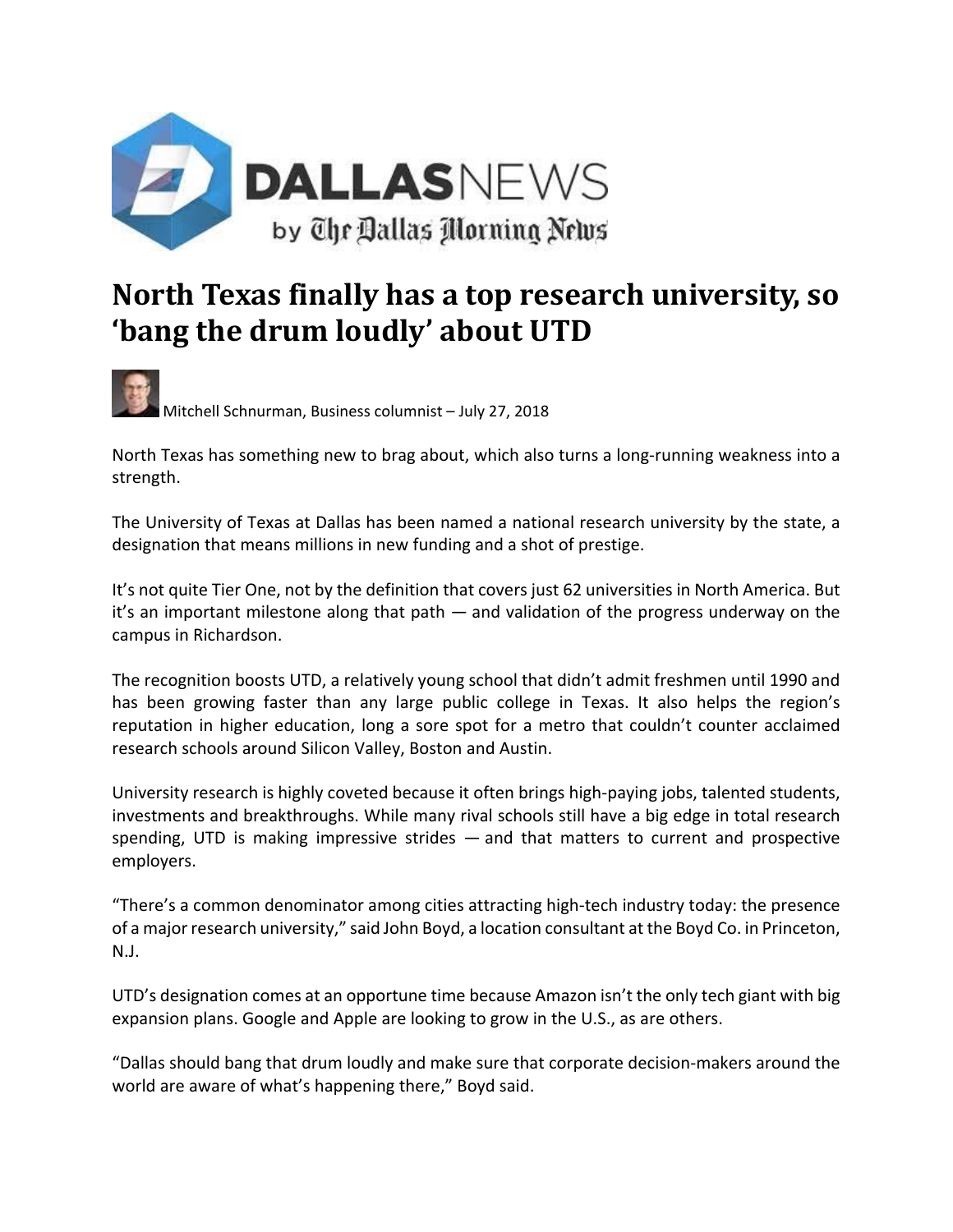In 2009, then‐Gov. Rick Perry and lawmakers pushed through a bill to encourage colleges to step up and close the R&D gap. The plan included two pools of state money — one to provide a match for private donations and another to provide a recurring revenue stream for schools that met the criteria.

Seven (and later, an eighth) were named emerging research universities, and Texas Tech and the University of Houston met the thresholds in 2012. UTD is the third to qualify, and this month it received \$7.5 million from the state.

Since Texas launched the initiative, UTD has more than doubled its endowment to over \$500 million. Total research spending grew from \$66 million to a projected \$122 million this year. Student enrollment grew 75 percent, approaching 28,000 last year, and the quality has improved.

Last year's freshman class had some of the highest average test scores in the state and 157 National Merit Scholars — three times more than in 2011.

"We're better than people know, but when you're not in the club, they just don't realize it," said Richard Benson, who's been president of UTD for two years after serving in leadership roles at Virginia Tech and Penn State.

In his view, UTD has achieved Tier One status after the state recognition and an earlier nod from Carnegie Classifications, which cited 115 American universities. But Benson wants to crack the elite Association of American Universities, whose members include just three from Texas: UT‐ Austin, Texas A&M and Rice.

California has nine schools, New York has six and Boston, four.

"To be frank, [three] is a little thin for a large, prosperous state like Texas," Benson said.

He's been comparing UTD against seven AAU members, including Georgia Tech. His benchmarks include total research spending, enrollment, degrees awarded, state support and more.

Georgia Tech, which was invited to join the group in 2010, had seven times more research spending than UTD.

"We have to earn it and we have a ways to go," Benson said about the AAU. "But I don't regard us as an emerging research university — we've emerged."

The \$7.5 million from the state is more flexible than most research funds. Benson plans to use it in various ways, such as providing a "startup package" for top professors or matching a grant on a research project.